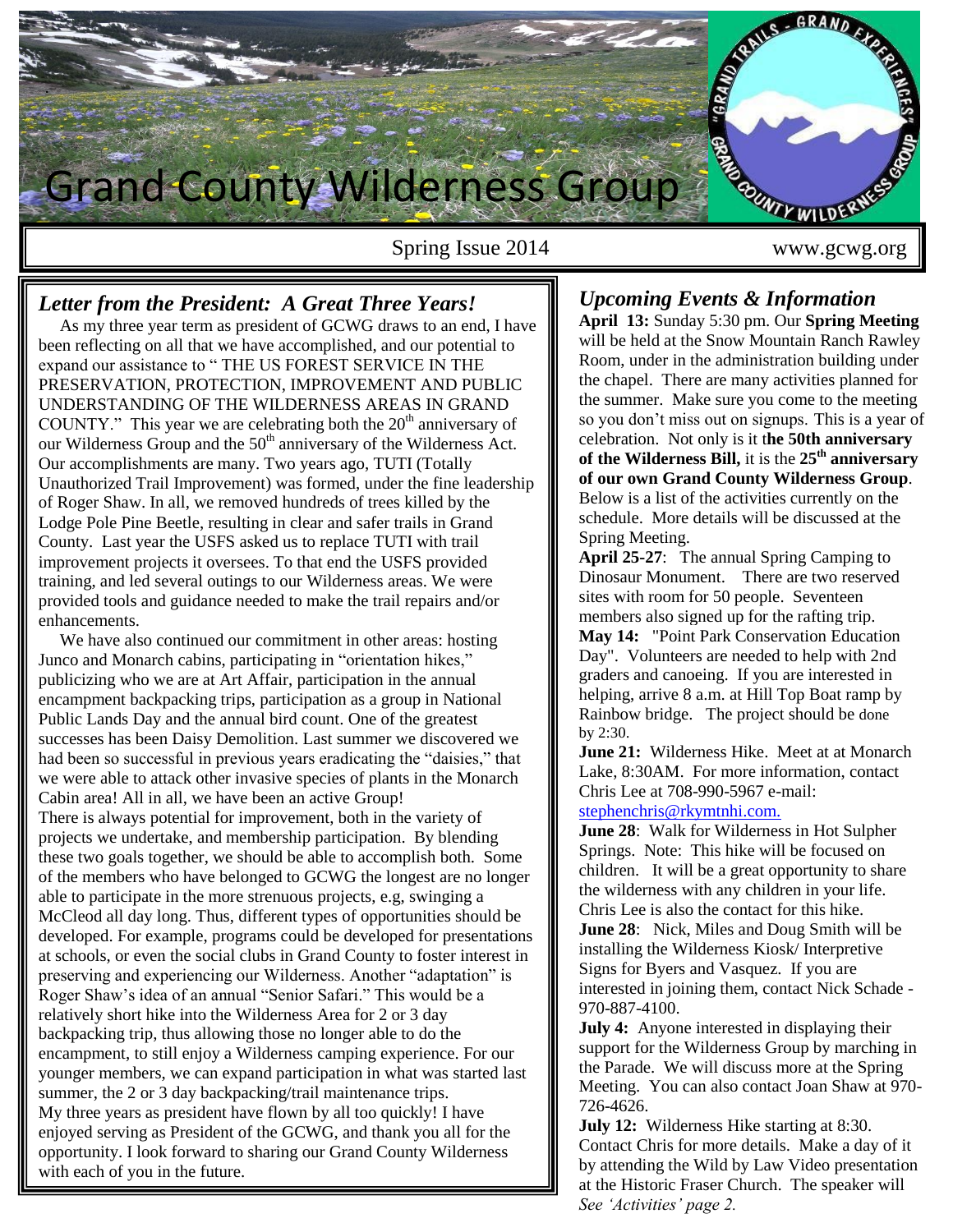### *Activities Continued from page 1.*

be Debbie Northcutt. Debbie started with Wilderness Volunteers in 1997. Wilderness Volunteer is a nonprofit organization created in 1997 to organize and promote volunteer service to America's wild lands. Check the website for exact times.

**July 19-29:** Winter Park Alpine Art Affair - We will need volunteers to host our booth. Contact Gary or Sue Perkins. **July 21-23:** Construct a new trail near Broome Hut. Contact Doug Smith at 970-722-7680.

**July 31:** Daisy Demolition Day - Contact Beth Collins [\(970-726-5423\)](tel:%28970-726-5423) for more details

**Early August:** Fraser River Days - - We will need volunteers to host our booth. Contact Gary or Sue Perkins. **August 10:** Walk for Wilderness. Check the web site or contact Chris Lee. This is the second wilderness walk geared towards children. Let's inform a new generation about wilderness.

August 24: 50<sup>th</sup> Anniversary Picnic at the Double AA Barn. Lots of fun and interesting activities will be happening. Stay tuned.

**September 6-7**: Trail work on the High Lonesome Trail. Contact Nick for details.

**September 12:** Wilderness Hike. More details later. Contact is Chris Lee.

*Additional Volunteer Opportunities:*Anyone interested in participating in a **Historical Wilderness Re-Enactment** at Monarch and/or Junco? We will discuss this more at the Spring Meeting. **We need a volunteer** to monitor the Devil's Thumb box registration. Contact Bob Saint if you can take on this task. Keep an eye out for the Cabin Hosting Survey. Al will be sending a second one soon. **Report all of your volunteer hours**. Don't know what to count? Check the Volunteer Hours link on the website.The official website for the Grand County Wilderness Group is [http://www.gcwg.org.](http://www.gcwg.org/) Make sure you visit the website often to make sure you have the latest information on these and other activities.

**Grand County Wilderness Group** - We are a group of individuals and couples who share a common interest in outdoor activities and are willing to put time and energy into helping the forest. Here are some opportunities for you to become involved. All you need to do is set aside the time and sign up. NO ONE WILL CALL, it is up to you to get out there and make a difference. Make sure to come to the Spring Meeting on April 13th to get more details on all of the exciting things going on this year!!!!

- 1.Host one day at Junco Cabin set date with Mary Ann Groswold (970-726-4390). Signup sheets will be available at the Spring Meeting. Junco is hosted on Saturday and Sunday.
- 2. Host one day at Monarch Cabin –Hosting is Monday and Wednesday for Monarch - set date with Mary Ann Groswold (970-726-4390)
- 3. Don't worry about knowing how to host a cabin. Toni Wujek always gives us a training session to start the season.
- 4. Open up and clean either cabin to start the season call names above
- 5. Hike the wilderness trails and report via website or USFS. You can do this on the weekends.
- 6. Lead a hike of your choice We will designate a day in the Sprng. Ingrid Anderson (970-726-8617) - Signup at the Spring meeting.
- 7. Adopt a registration box: provide registration sheets, retrieve them and tabulates the numbers for that trail . Bob Saint and Ann Steers.
- 8. Spreadsheet analysis of trail usage from registration boxes – call Roger Shaw.
- 9. Take digital photographs for our bulletin boards, newsletter and historian. - E-mail WPHolly@aim any cool picture you take and are willing to share.
- 10. Help construct signage Jim Clair (970-887-9097)
- 11. Work on trail day once a year with the group Doug Smith ((970-722-7680)
- 12. Join us for a Forest Service work day Roger Shaw (970- 726-4626)
- 13. Pay my \$20 dues to Grand County Wilderness Group PO Box 206 Tabernash, 80478
- 14. Send change of email or address or phone Mike Braddy PO Box 206 Tabernash, CO 80478
- 15. Wear your wilderness tee shirt or sweatshirt more often. In particular, we will be wearing them in the Granby 4th of July parade. Check in at the Spring Meeting for more details.
- 16. Staff the booth at the Art Affair for 2 hours
- 17. Consider backpacking with the Encampment group
- 18. Uproot noxious weeds wherever we can find them Beth Collins (970-726-5423)
- 19. Record and report volunteer hours Dawn Schoen (970- 887-9494)
- 20. Update trailhead bulletin boards Check out the new trailhead Bulletin Boards on the website.
- 21. Distribute our "business" cards
- 22. Contribute to this newsletter, next edition Holly Whitten (WPHolly@aim.com)
- 23. Contact the Forest Service anytime Nick Schade 970- 887-4100

**Brock McCormick**, Wildlife Biologist Arapaho-Roosevelt NF, will be working on the following projects this year. He would love to have as many of us as possible join him in these:

- Osprey Nest Adoption: spring thru fall
- Monofilament Recycle Bin Adoption: spring thru fall
- Bluebird Box Survey and Maintenance: October
- Berthoud Pass Lynx Habitat Restoration: August/Sept
- Rocky Mountain Elk Foundation Fence Removal Project: Williams Fork July 26
- Save the Frogs Amphibian Education Days: Kremmling May 1, Granby April 24, April 15 Evergreen
- Bat Surveys Acoustic Monitoring: spring thru fall
- Remote Camera Monitoring: spring thru fall
- Monarch Lake weed pull Late July/Early August

You can contact Brock at: Voice: (970) 887-4108

Fax: (970)887-4102 Email: [bmccormick@fs.fed.us](mailto:bmccormick@fs.fed.us)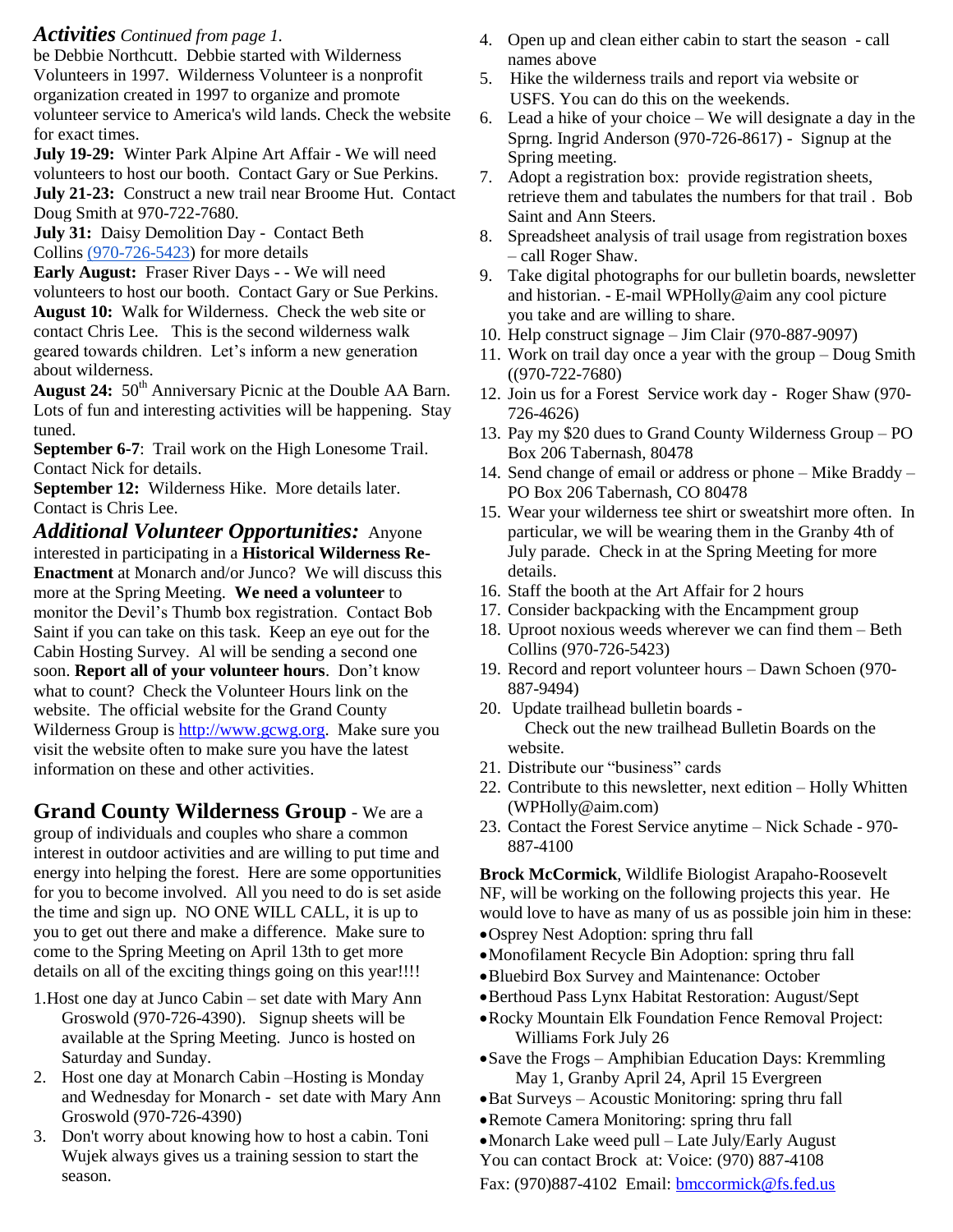# *Wilderness Act 50th Anniversary*

*Nick Shade*

2014 marks the  $50<sup>th</sup>$  anniversary of the Wilderness Act of 1964 and  $20<sup>th</sup>$  anniversary of the GCWG. In Grand County we are lucky to have nearly 80,00 acres of Wilderness to enjoy in their natural beauty and that offer a retreat from modern civilization. In celebration of the  $50<sup>th</sup>$ anniversary of Wilderness and the  $20<sup>th</sup>$  anniversary of the GCWG we have a large number of special events and projects planned for the summer. There are too many to list here but some of the highlights include former representative David Skaggs who sponsored the 1993 Colorado Wilderness Bill as a guest speaker, a video presentation of Wild by Law, a trail work party(complete with a free stay at the Broome Hut) to extend the Second Creek trail to the Mt. Nystrom trail, a work party to reroute the muddy section of the Columbine Lake Trail, and the installation of our new trailhead kiosk signs at trailheads serving Byers and Vasquez Wilderness Areas. Stay tuned to the GCWG website[\(www.gcwg.org](http://www.gcwg.org/) ) and the Sky High Daily News for a complete events list that should be coming in the near future. In addition to the planned events; I am pleased to announce that we once again received \$21,500.00 in grant money, thanks to the ever so important matching contribution value of the GCWG volunteer time. The grant money will be used to fund new wilderness trailhead kiosks(the things the new signs go on) and a full time seasonal wilderness ranger. Izzie Ditmarson will be returning in that role this season. In addition to the grant money we received a small amount of money for  $50<sup>th</sup>$  events which we have decided to spend designing and fabrication three interpretive displays regarding wilderness and the  $50<sup>th</sup>$  anniversary. One will be displayed in the Forest Service lobby, one will be given to GCWG to be displayed at community events, and one will be available to travel throughout the community. I hope to see many of you throughout the summer at the numerous events we have planned and encourage everyone to at least get out and enjoy and appreciate Wilderness and how important it is to our society in honor of the  $50<sup>th</sup>$ .

## *All Work and No Play!*

 The GCWG members have always taken this to heart. One of the great things about this group is not only do they work hard, but they play just as hard.

A couple of the instigators of this play were Joan and Roger Shaw. Way back in 1997, they were forming the Slacker Backpacker subgroup. They are still going strong. Each year they are involved in what has evolved into Encampment week. Reading through the old newsletters your see, interspersed with all the great work projects, how much fun this group has together.

Here is a list of trips Sue Ellis remembers

2000 – Arches

2001 – Grand Canyon and Canyon Lands

2002(Jan)– Jackson Hole and Yellowstone

2002(April) – Capital Reef

2003 – Capital Reef

2004 – Bryce and Zion

2005 - Highline State Park, Loma, Colorado

2006 – Arches Fiery Furnace – left early because of wind

2007 – Dinosaur National Monument – Fish hatchery Jones Hole Creek

2008 – Great Sand Dunes

2009 – Black Canyon of Bunnison

2010 – Kodachrome Basin



2011 - Yellowstone – Jan  $15<sup>th</sup>$ 

2011 – May - Bandelear

 $2012 -$ Arches

2013 – Zion National Park

Don't these pictures make you want to join in on the fun. Make sure you look at your schedule and check in on the Wilderness Group Web page to join both the work and the fun events.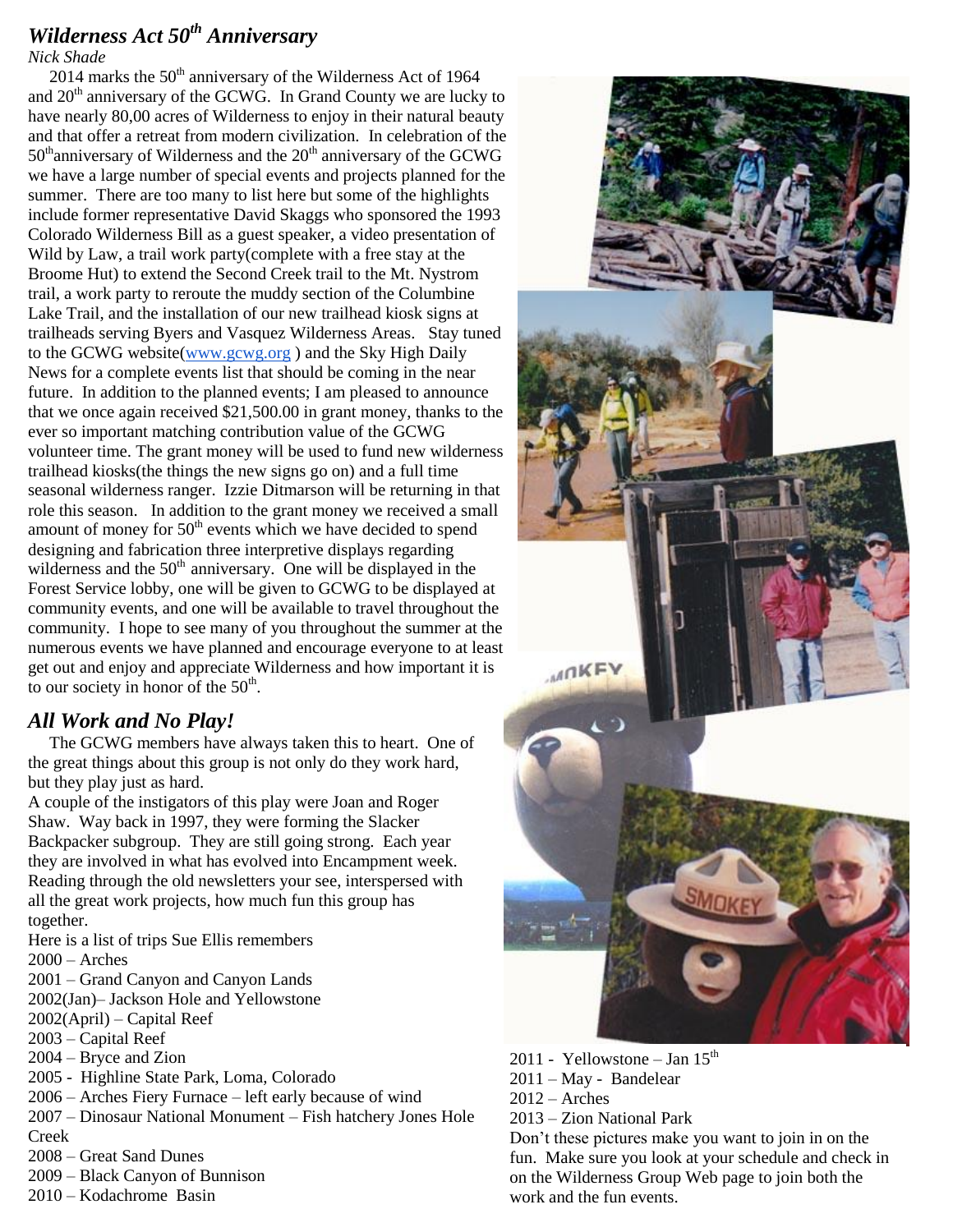# *What Year is This?*

Can you find yourself in one of these pictures? Bring your newsletter to the Spring Meeting, identify yourself and tell me what year this is.









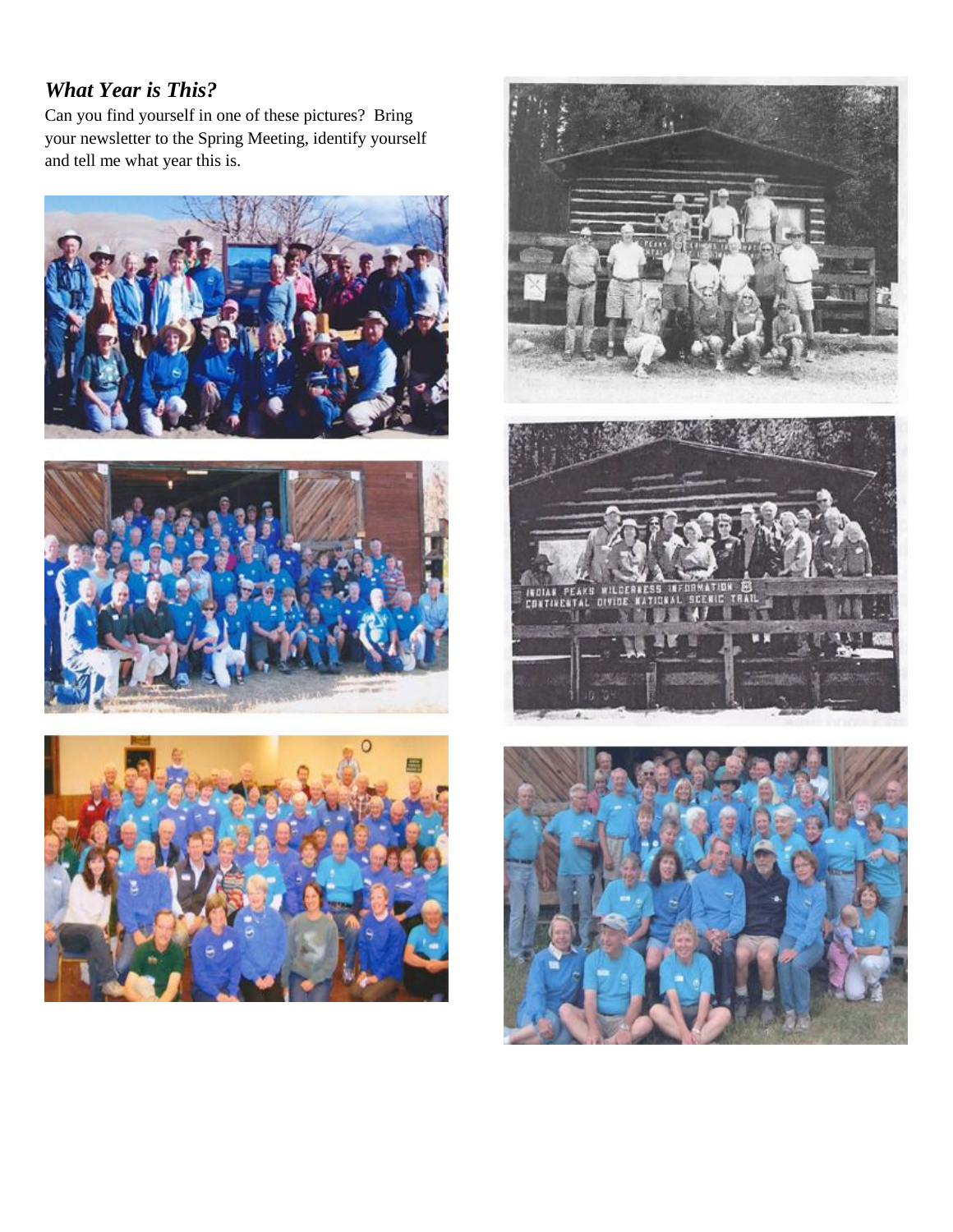

l

# *Wilderness and Grand County*

## *Holly Whitten*

"Wilderness --- just the thought of these vast, vacant spaces inspires many to awe, reflection and even poetry. To those devoid of imagination a blank place on the map is a useless waste; to others, the most valuable part."<sup>1</sup> "The Wilderness holds answers to more questions than we have yet learned to ask."<sup>2</sup> "... there's a silent voice in the wilderness that we hear only when no one else is around. When you go far, far beyond, out across the Netherlands of the Known, the din of human static slowly fades away, over and out."<sup>3</sup> In the not too distant past, most of North America was wilderness. How much of our history is tied up in taming the wilderness?

 "The whole concept of 'wild' was decidedly European, one not shared by the original inhabitants of this continent.

<sup>2</sup> [Nancy Wynne Newhall](http://www.goodreads.com/author/show/1655566.Nancy_Wynne_Newhall)

 $\overline{a}$ 

'abiding loveliness' in Salish or Piegan. The land was not something to be feared or conquered, and 'wildlife' were neither wild nor alien; they were relatives."<sup>4</sup> What does "wilderness" mean today? When did we decide to stop taming it and start protecting it? Where are our protected Wilderness Areas?

 **What does "wilderness" mean today?** Most of the time, in today's language, wilderness refers to specifically designated areas. There may be other areas with wilderness like characteristics, but they are not designated as "Wilderness". The references in this article to Wilderness are those protected within the National Wilderness Preservation System.

 **When did we decide to stop taming it and start protecting it?** The first National Park was Yellowstone, which was signed into law by U.S. President Ulysses S. Grant on 1 March 1872. The United States was the first *See 'Wilderness' Page 6.* 

<sup>1</sup> [Aldo Leopold,](http://www.goodreads.com/author/show/43828.Aldo_Leopold) *[A Sand County Almanac: With Other Essays](http://www.goodreads.com/work/quotes/321811)  [on Conservation from Round River](http://www.goodreads.com/work/quotes/321811)*

<sup>3</sup> [Rob Schultheis,](http://www.goodreads.com/author/show/237493.Rob_Schultheis) *[Fool's Gold: Lives, Loves, and](http://www.goodreads.com/work/quotes/410392)  [Misadventures in the Four Corners Country](http://www.goodreads.com/work/quotes/410392)*

<sup>4</sup> [Doug Peacock,](http://www.goodreads.com/author/show/146131.Doug_Peacock) *[Grizzly Years: In Search of the American](http://www.goodreads.com/work/quotes/1258441)  [Wilderness](http://www.goodreads.com/work/quotes/1258441)*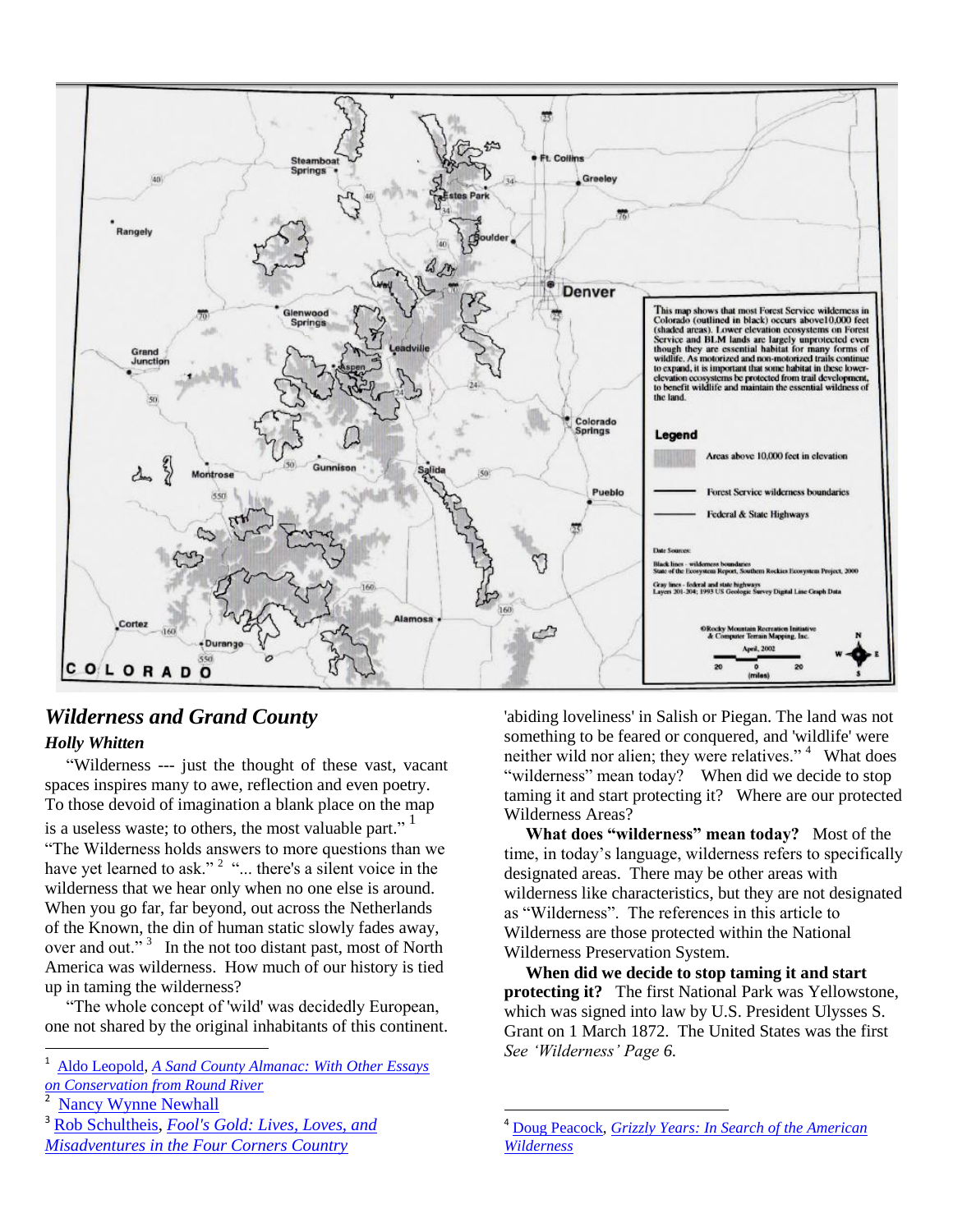### *Wilderness continued from page* 5.

country to officially designate land as "wilderness" through the Wilderness Act of 1964. The Wilderness Act was—and is still—an important part of wilderness designation because it created the legal definition of wilderness and founded the National Wilderness Preservation System.<sup>5</sup>

 The Wilderness Act of 1964 is well known for its succinct and poetic definition of wilderness: "A wilderness, in contrast with those areas where man and his own works dominate the landscape, is hereby recognized as an area where the earth and its community of life are untrammeled by man, where man himself is a visitor who does not remain."<sup>6</sup> According to the [Wilderness Act of 1964 ,](../../../../pgdata/etc/medialib/blm/co/field_offices/denca/Major_Documents.Par.59476.File.dat/Wilderness%20Act.pdf) Wilderness is…

- *"...lands designated for preservation and protection in their natural condition*
- *"...an area where the earth and its community of life are untrammeled by man*
- *"...an area of undeveloped Federal land retaining its primeval character and influence, without permanent improvement or human habitation.*
- *"...generally appears to have been affected primarily by the forces of nature, with the imprint of man's work substantially unnoticeable..."*
- *"...has outstanding opportunities for solitude or a primitive and unconfined type of recreation..."*
- *"...shall be devoted to the public purposes of recreation, scenic, scientific, educational, conservation and historic use."*

 According to a survey done in 2008, How do Americans View Wilderness, Part-1, "Most Americans, whether urban or rural, also ascribed high importance to six additional benefits including the scenic beauty of wild landscapes, the knowledge that wilderness is being protected (existence value), the choice to visit wilderness at some future time (option value), the opportunity for wilderness recreation experiences, preserving nature for scientific study, and spiritual inspiration." Wilderness.net  $<sup>7</sup>$ </sup>

 **Where are our protected Wilderness Areas?** This Act has had a significant impact on wilderness protection in the United States and in Grand County. When the Wilderness Act was passed in 1964, 54 areas (9.1 million acres) in 13 states were designated as wilderness. Since Congress passed the Wilderness Act in 1964, over 130 individual wilderness bills have designated more than 680

 $\ddot{\phantom{a}}$ 

Wilderness Areas. These areas total over 106 million acres in 44 States. <sup>8</sup>Although this is an impressive growth in land protected as wilderness, the location of the wilderness is mostly in Alaska. More than 57 million acres are in Alaska and over 49 million in the contiguous United States and Hawaii. This represents about 2.5 percent of the land in the lower 48 states.

 Overall, however, only about 5% of the entire United States—an area slightly larger than the state of California—is protected as wilderness. Because Alaska contains just over half of America's wilderness, only about 2.7% of the contiguous United States—an area about the size of Minnesota—is protected as wilderness.<sup>9</sup>

 Another interesting fact about the wilderness areas in the Lower 48 is that of this 2.75%, a large portion of it is is above 10,000 feet in altitude. The wilderness area is shown in the map above. The grey areas are above 10,000 feet and the boundaries show the designated wilderness area.

 Grand County encompasses 4 of these areas consisting of approximately 80,000 acres; about 6.7% of the county. Each of these areas offers a different opportunity for us to experience the benefits of wilderness. As you explore, take time to notice these wilderness characteristics: Naturalness, Opportunities for solitude, Opportunities for primitive and unconfined recreation, Ecological aspects such as wildlife and plants, Biodiversity, and Geological features. Check out the wilderness website [\(http://Wilderness.Net\)](http://wilderness.net/) to find descriptions of these areas:

 **Byers Peak Wilderness:** The United States Congress designated the Byers Peak Wilderness in 1993 and it now has a total of 8,801 acres. Byers Peak contains several scenic lakes and 23 miles of trails offering panoramic views along some of the finest ridge hiking in the state. Views worth the effort are available from atop the peak itself, accessible via the Byers Peak Trail, a distance of 8.6 miles round-trip from the trailhead. Watch out for Billy Goat Gruff and his family along the trail. I have met him personally.

 **Indian Peaks Wilderness:** The Indian Peaks became part of the National Wilderness Preservation System in 1978. The over 75,000 acre wilderness is located primarily within the Arapaho and Roosevelt National Forest. Elevations range from 8,300 to just over 13,500 feet. There are a total of seven peaks over 13,000 feet, and approximately 35% of the land area is above tree line. See 'Wilderness' on page 7.

 $\overline{\phantom{a}}$ 

<sup>&</sup>lt;sup>5</sup>[http://wilderness.net/index.cfm?fuse=NWPS&sec=legisa](http://wilderness.net/index.cfm?fuse=NWPS&sec=legisact) [ct](http://wilderness.net/index.cfm?fuse=NWPS&sec=legisact)

<sup>&</sup>lt;sup>6</sup> http://en.wikipedia.org/wiki/Wilderness Act

<sup>7</sup>[http://warnell.forestry.uga.edu/nrrt/nsre/IRISWild/IrisWil](http://warnell.forestry.uga.edu/nrrt/nsre/IRISWild/IrisWild1rpt.pdf) [d1rpt.pdf](http://warnell.forestry.uga.edu/nrrt/nsre/IRISWild/IrisWild1rpt.pdf)

<sup>&</sup>lt;sup>8</sup>[http://www.blm.gov/wo/st/en/prog/blm\\_special\\_areas/NL](http://www.blm.gov/wo/st/en/prog/blm_special_areas/NLCS/wilderness2/Wilderness_FAQ.html) [CS/wilderness2/Wilderness\\_FAQ.html](http://www.blm.gov/wo/st/en/prog/blm_special_areas/NLCS/wilderness2/Wilderness_FAQ.html)

<sup>&</sup>lt;sup>9</sup>[http://www.blm.gov/wo/st/en/prog/blm\\_special\\_areas/NL](http://www.blm.gov/wo/st/en/prog/blm_special_areas/NLCS/wilderness2/Wilderness_FAQ.html) [CS/wilderness2/Wilderness\\_FAQ.html](http://www.blm.gov/wo/st/en/prog/blm_special_areas/NLCS/wilderness2/Wilderness_FAQ.html)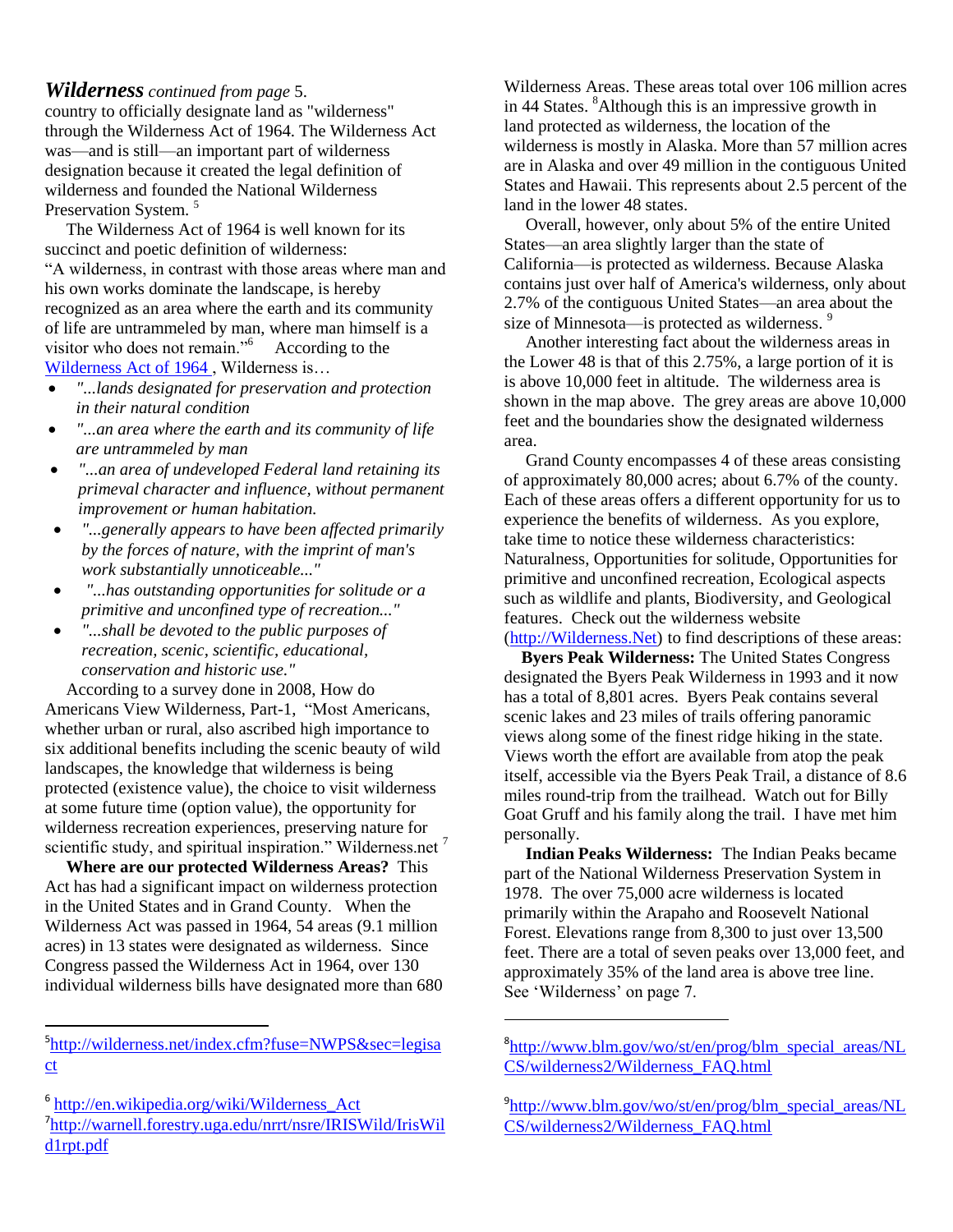### *Wilderness continued from page 6.*

There are 28 maintained trails covering about 133 miles, and over 50 lakes. The icy remains of the last glacial period sculpted out the rugged terrain of the Indian Peaks. The Indian Peaks is one of the most popular and heavily used wilderness areas in the country due to its close proximity to the Denver/Boulder metro area. The Grand County side, however, has much less use.

 **Vasquez Peak Wilderness:** The United States Congress designated the Vasquez Peak Wilderness in 1993 and it now has a total of 12,300 acres. "Along the southern boundary of the relatively small Vasquez Peak Wilderness and over Vasquez Peak itself, you'll find that seven miles of the Continental Divide National Scenic Trail offer two distinct and worthy opportunities. First, you'll encounter less crowded conditions than most Colorado Wildernesses, and second, you'll be blessed with extravagant views over a dramatic area, two-thirds of which lie above timberline. Below timberline sits a region of Krummholtz (or twisted wood), the result of icy temperatures and fierce winds that keep the spruce and fir dwarfed and confined into low-lying mats. Healthy spruce, fir, and pine cloak the lower mountainsides. Vasquez Creek flows heavily off Vasquez Peak to form the main drainage of the area. "

**Rocky Mountain National Park** is the best known of the wilderness areas around. Don't forget to take advantage of all of the opportunities there.

 Always remember to follow the seven standard *Leave No Trace* principles when you visit any of these great areas: (1) Plan Ahead and Prepare (2) Travel and Camp on Durable Surfaces (3) Dispose of Waste Properly (4) Leave What You Find (5) Minimize Campfire Impacts (6) Respect Wildlife (7) Be Considerate of Other Visitors. If you are interested in joining group of individuals and couples who share a common interest in outdoor activities and are willing to put time and energy into helping the forest contact the Grand County Wilderness Group: GCWG.net.

## *Thank You Volunteers: 2013 Accomplishments! Holly Whitten*

 WOW - 2013 was a busy, valuable year for the Grand County Wilderness Group (Wilderness Group). I have summarized the activities from the information Nick provided at the Fall Meeting in November.

 We normally think of the group's involvement in cabin and trail hosting, managing the trailhead registration boxes, Daisy Demolition Days and working on trails as the benefit we give to the forest and wilderness. Last year Wilderness Group members participated in other activities as well. Here are some of those accomplishments from the summer of 2013.

 The Forest Service received a grant for new signs, but only enough to cover the cost in one wilderness area. The Wilderness Group stepped up and provided the money to cover the costs of the signs for Byers Peak Wilderness

 In **June**, the GCWG assisted the Forest Service with a trails training day with over 25 attending

 In **July**, eight members attended the first Trail work Tuesday. They worked on rebuilding a section of turnpike, improving drainage and brushing back vegetation on the Cascade Creek Trail. Later in the month, a group joined Nick on a three day, two night trip. The purpose of the trip was to complete the Recreation Site Inventory and Trail Clearing survey.

 In **August**, Nick and crew rebuilt a bridge on the Bowen Gulch Interpretive trail. They also cleared some of the trail. Another project in August was clearing the Caribou Lake Trail and re-establishing designated campsites around Caribou Lake Signs were installed for these campsites.

 In **September**, another group installed new drainage on a portion of the Devils Thumb Trail. They also completed trail brushing and clearing the trail from the trailhead to the junction of the High Lonesome Trail. Along the way, they worked on rehabbing some areas where trail braiding had occurred. The Vasquez Peak Wilderness Recreation site inventory was completed along part of the Mt. Nystrom Trail

 Here's a summary of the volunteer hours that were reported

- 818 hours cabin hosting and assisting wilderness visitors
- 271 hours maintaining trails
- 634.5 hours of trail hosting, hiking, and educating wilderness visitors
- 725 hours assisting wilderness and the Forest Service in other ways
- Daisy demolition days at Monarch Lake
- Helping on sign committees
- •Osprey monitoring
- And many other projects

 Don't forget the Smokey the Bear project. This is a fun one that you can do to easily contribute hours.

 A total of 2534.25 hours were reported . This represents a total of \$54,131.58 real dollars for the Forest Service.

 The Forest Service uses the value of the volunteer hours to match those they request through grants. Last year the value of your volunteer contribution allowed them to receive funding for two summer wilderness rangers, Izzie and Lisa. YEAH! We are so happy Izzie Ditmarson and Lisa Behmke are here.

 Let's work hard this summer to get enough hours to keep them here. **Make sure to report your volunteer hours. It's important!**